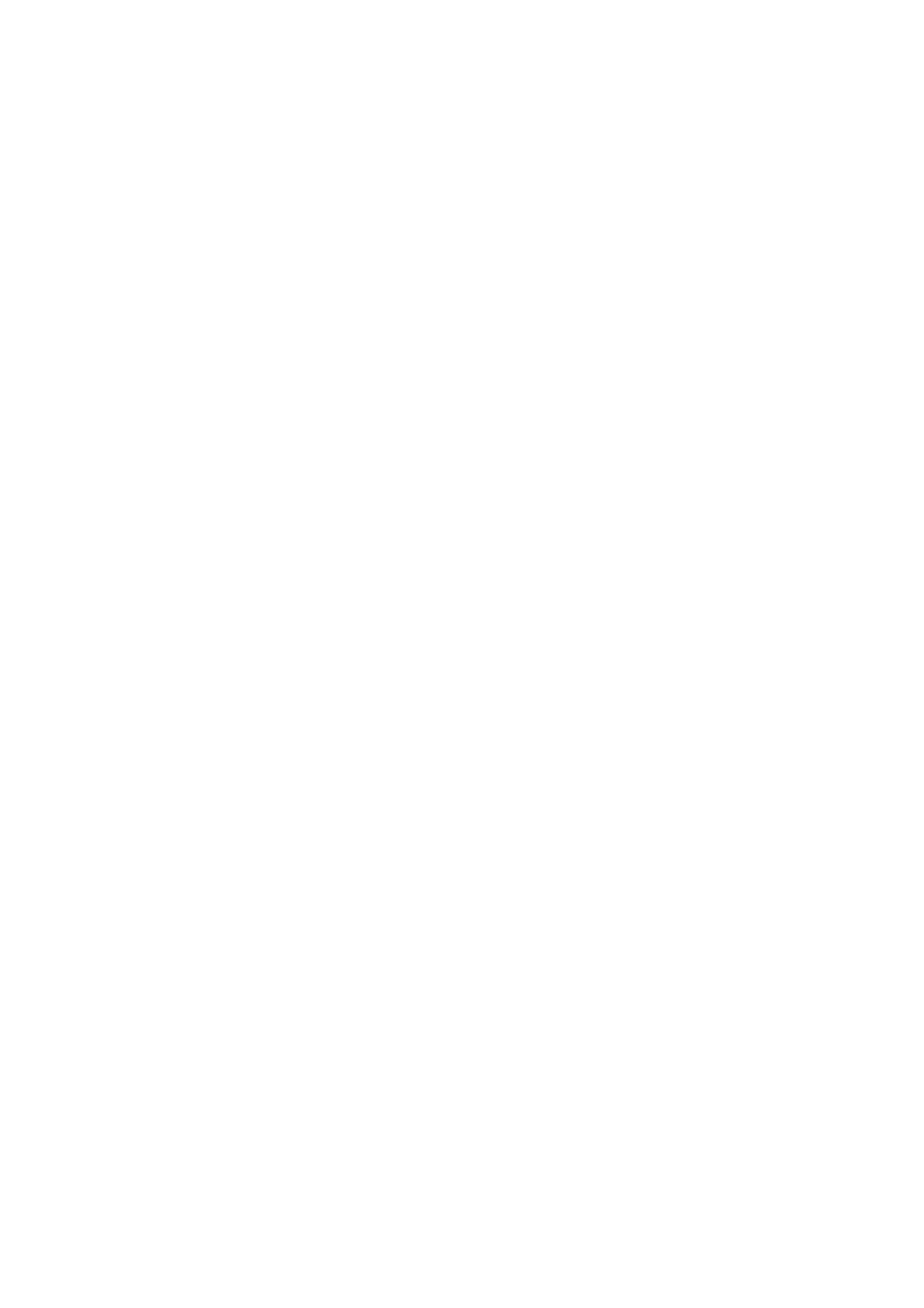*I certify that this PUBLIC BILL, which originated in the LEGISLATIVE ASSEMBLY, has finally passed the LEGISLATIVE COUNCIL and the LEGISLATIVE ASSEMBLY of NEW SOUTH WALES.*

> *Clerk of the Legislative Assembly. Legislative Assembly, Sydney, , 2004*



New South Wales

# **Sydney Opera House Trust Amendment Bill 2004**

Act No , 2004

An Act to amend the *Sydney Opera House Trust Act 1961* to provide for offences with respect to trespass and damaging the Opera House and to make further provision for by-laws and staff; and for other purposes.

*I have examined this Bill, and find it to correspond in all respects with the Bill as finally passed by both Houses.*

*Chairman of Committees of the Legislative Assembly.*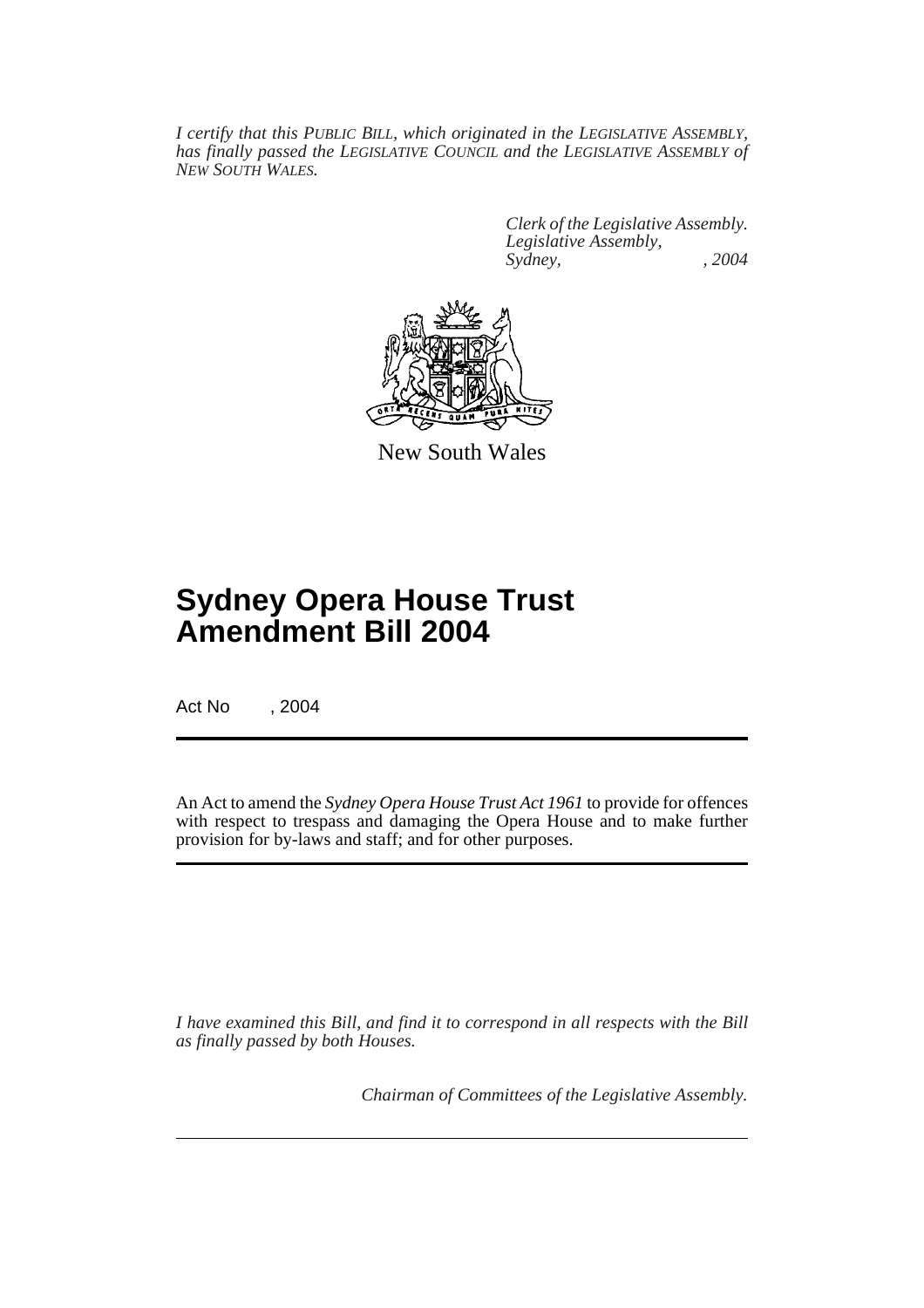# **The Legislature of New South Wales enacts:**

## **1 Name of Act**

This Act is the *Sydney Opera House Trust Amendment Act 2004*.

## **2 Commencement**

This Act commences on a day or days to be appointed by proclamation.

## **3 Amendment of Sydney Opera House Trust Act 1961 No 9**

The *Sydney Opera House Trust Act 1961* is amended as set out in Schedules 1 and 2.

# **4 Amendment of Criminal Procedure Act 1986 No 209**

The *Criminal Procedure Act 1986* is amended as set out in Schedule 3.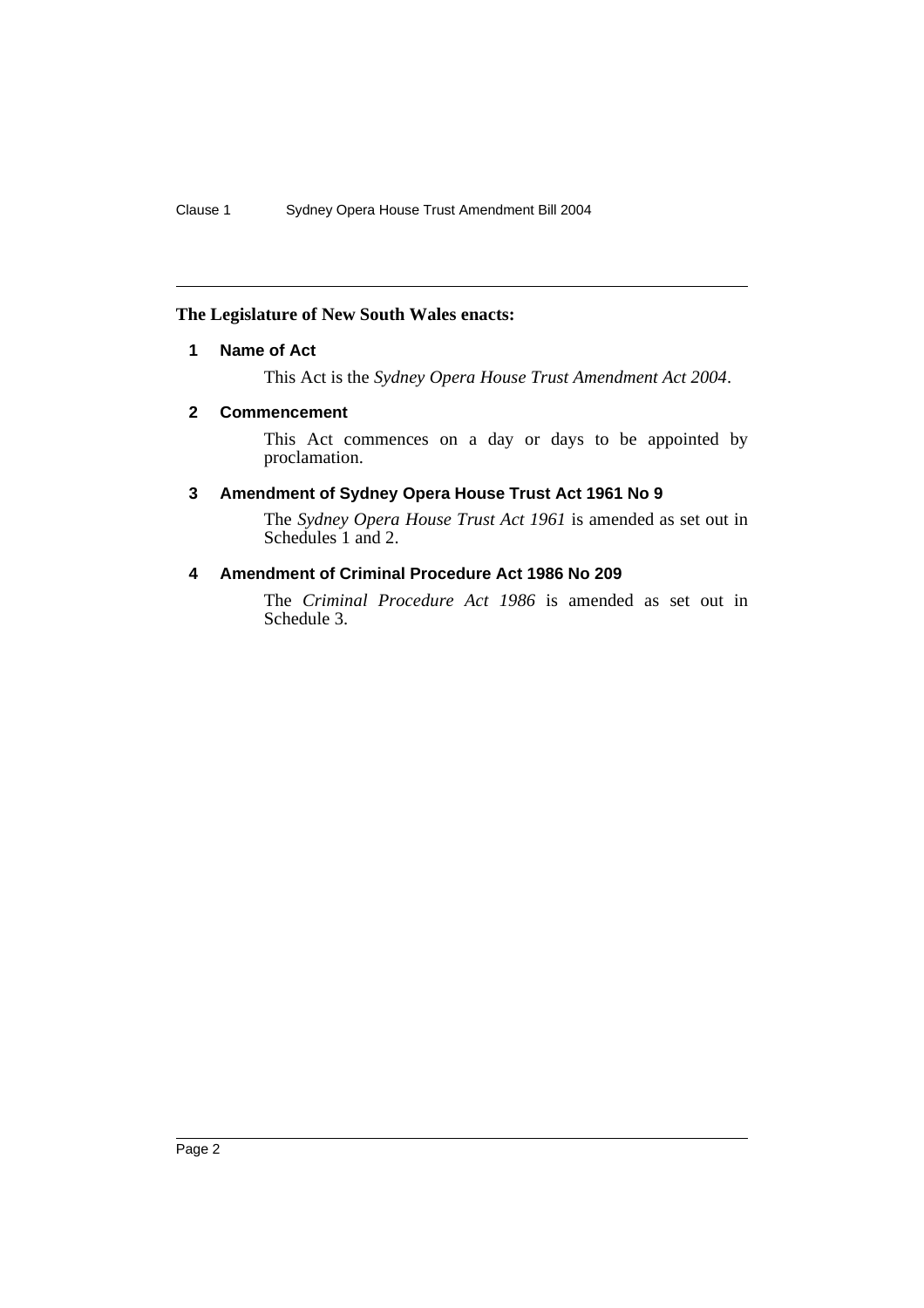Amendments to Sydney Opera House Trust Act 1961 relating to Opera House security Schedule 1

# **Schedule 1 Amendments to Sydney Opera House Trust Act 1961 relating to Opera House security**

(Section 3)

#### **Sections 28A–28E**

Insert after section 28:

#### **28A Trespassing at Opera House**

A person who enters, or remains at, any part of the Opera House as a trespasser is guilty of an offence.

Maximum penalty: 200 penalty units or imprisonment for 2 years, or both.

#### **28B Trespassing at Opera House with intent**

A person who enters, or remains at, any part of the Opera House as a trespasser with intent to:

- (a) cause damage to the Opera House, or
- (b) seriously disrupt the operations of the Opera House, or
- (c) commit any offence punishable by imprisonment or arising under the *Summary Offences Act 1988*,

is guilty of an offence.

Maximum penalty on indictment: imprisonment for 7 years.

## **28C Damage to Opera House**

A person who intentionally or recklessly damages the Opera House is guilty of an offence.

Maximum penalty on indictment: imprisonment for 5 years.

#### **28D Penalty for attempt**

A person who attempts to commit an offence under section 28B or 28C is liable to the penalty provided for the offence concerned.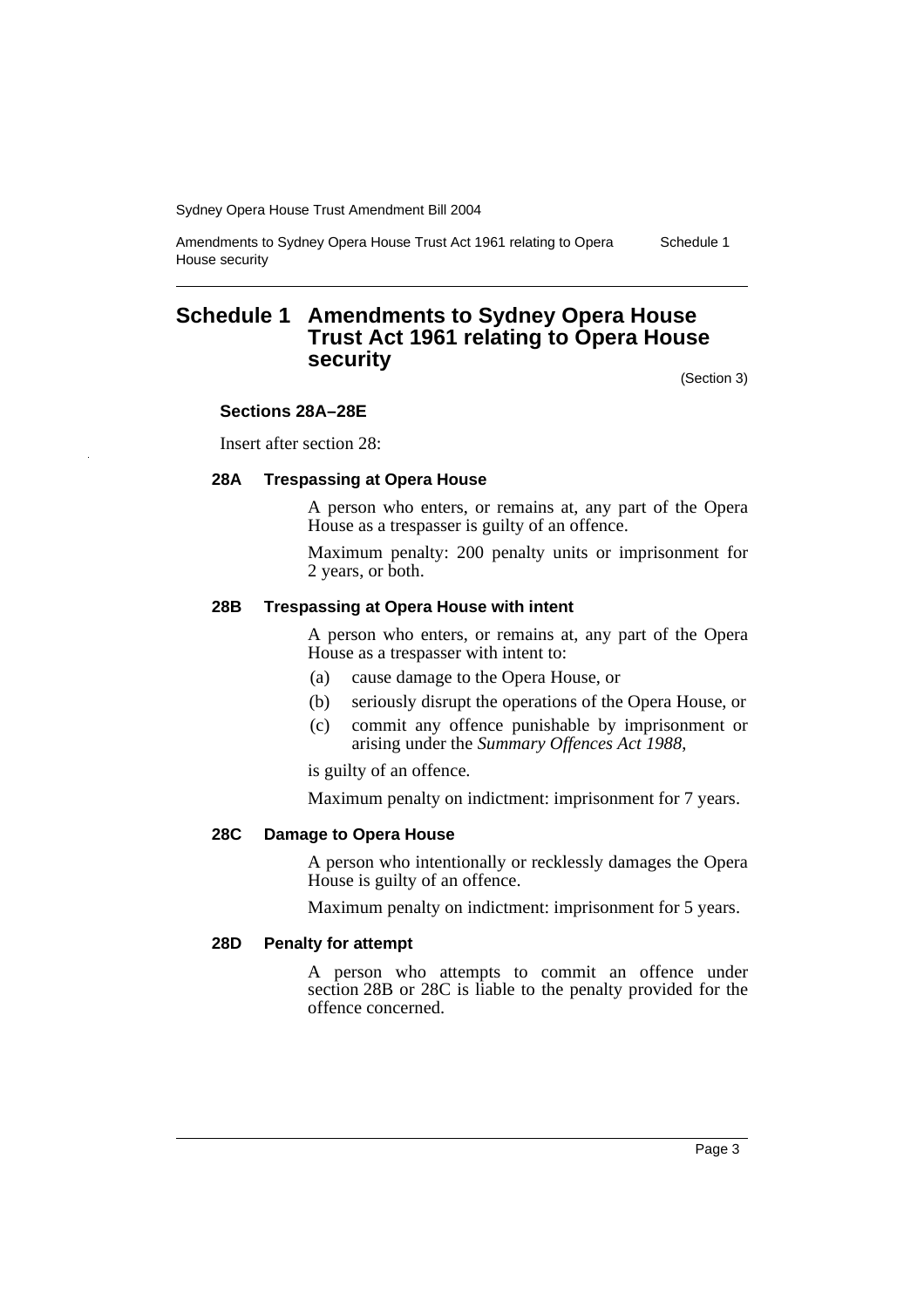Schedule 1 Amendments to Sydney Opera House Trust Act 1961 relating to Opera House security

## **28E Proceedings for offences**

- (1) Proceedings for an offence against this Act or the by-laws, except sections 28B and 28C, are to be dealt with summarily before a Local Court.
- (2) Chapter 5 of the *Criminal Procedure Act 1986* (which relates to the summary disposal of certain indictable offences unless an election is made to proceed on indictment) applies to and in respect of an offence under section 28B or 28C.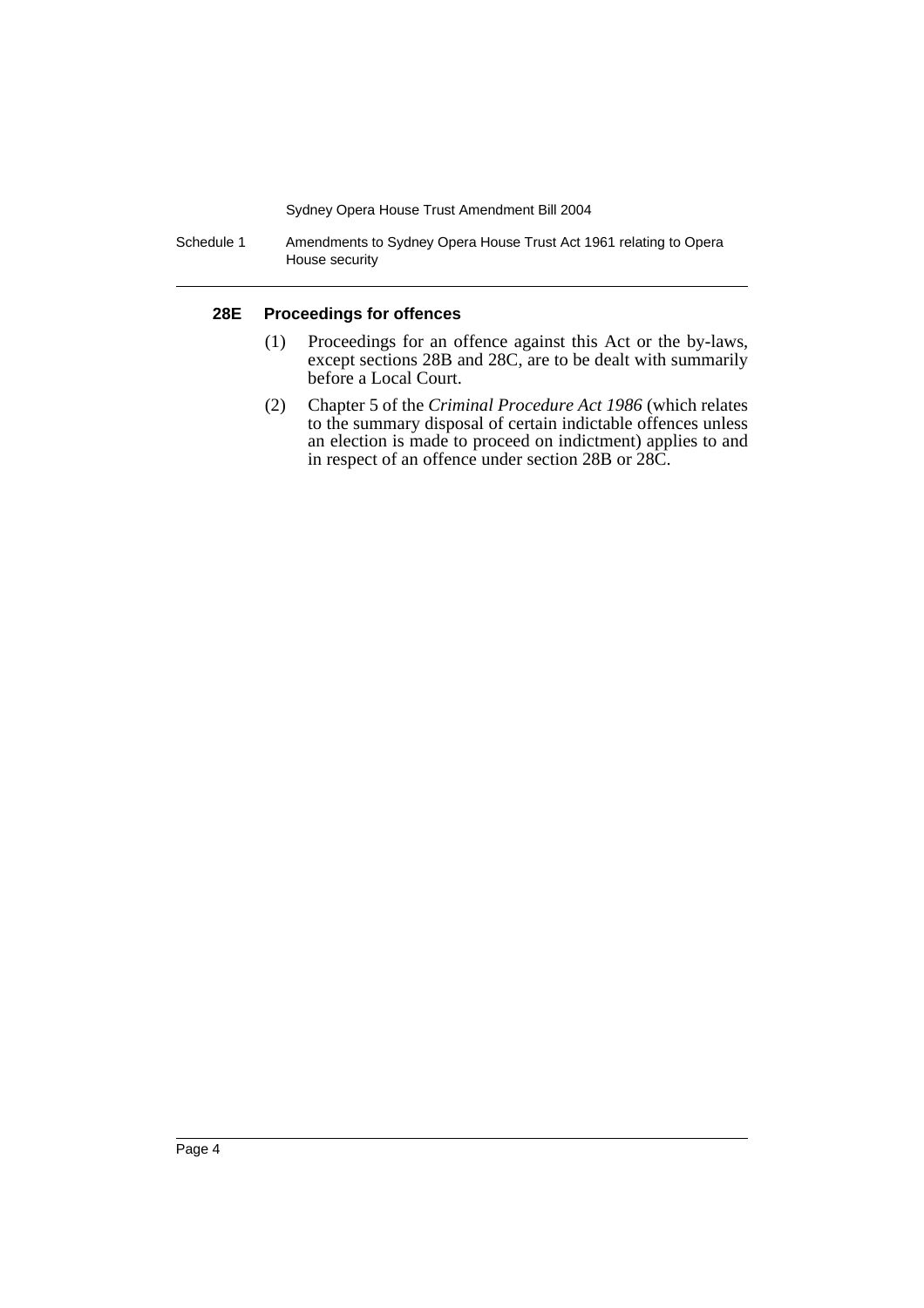Miscellaneous amendments to Sydney Opera House Trust Act 1961 Schedule 2

# **Schedule 2 Miscellaneous amendments to Sydney Opera House Trust Act 1961**

(Section 3)

#### **[1] Section 12 Delegation to committees, and other persons**

Omit "Any officer or employee appointed pursuant to section 16 may, where the delegation has been approved by the Governor," from section 12 (4).

Insert instead "Any member of staff of the Trust may".

# **[2] Section 12 (4)**

Omit "the officer or employee". Insert instead "the member of staff".

## **[3] Section 15 Common seal**

Omit "officer" from section 15 (2). Insert instead "member of staff".

#### **[4] Section 16**

Omit the section. Insert instead:

## **16 Staff of Trust**

- (1) Such staff as may be necessary to enable the Trust to exercise and perform its powers, authorities, duties and functions are to be employed under Chapter 2 of the *Public Sector Employment and Management Act 2002*.
- (2) The Trust may arrange for the use of the services of any staff (by secondment or otherwise) or facilities of a government department or public or local authority.
- (3) For the purposes of this Act, a person employed under subsection  $(1)$  or whose services are made use of under this section is a member of staff of the Trust.

## **[5] Section 17 Sydney Opera House Management Account**

Omit "officers and employees referred to in section 16" from section 17 (4).

Insert instead "members of staff of the Trust".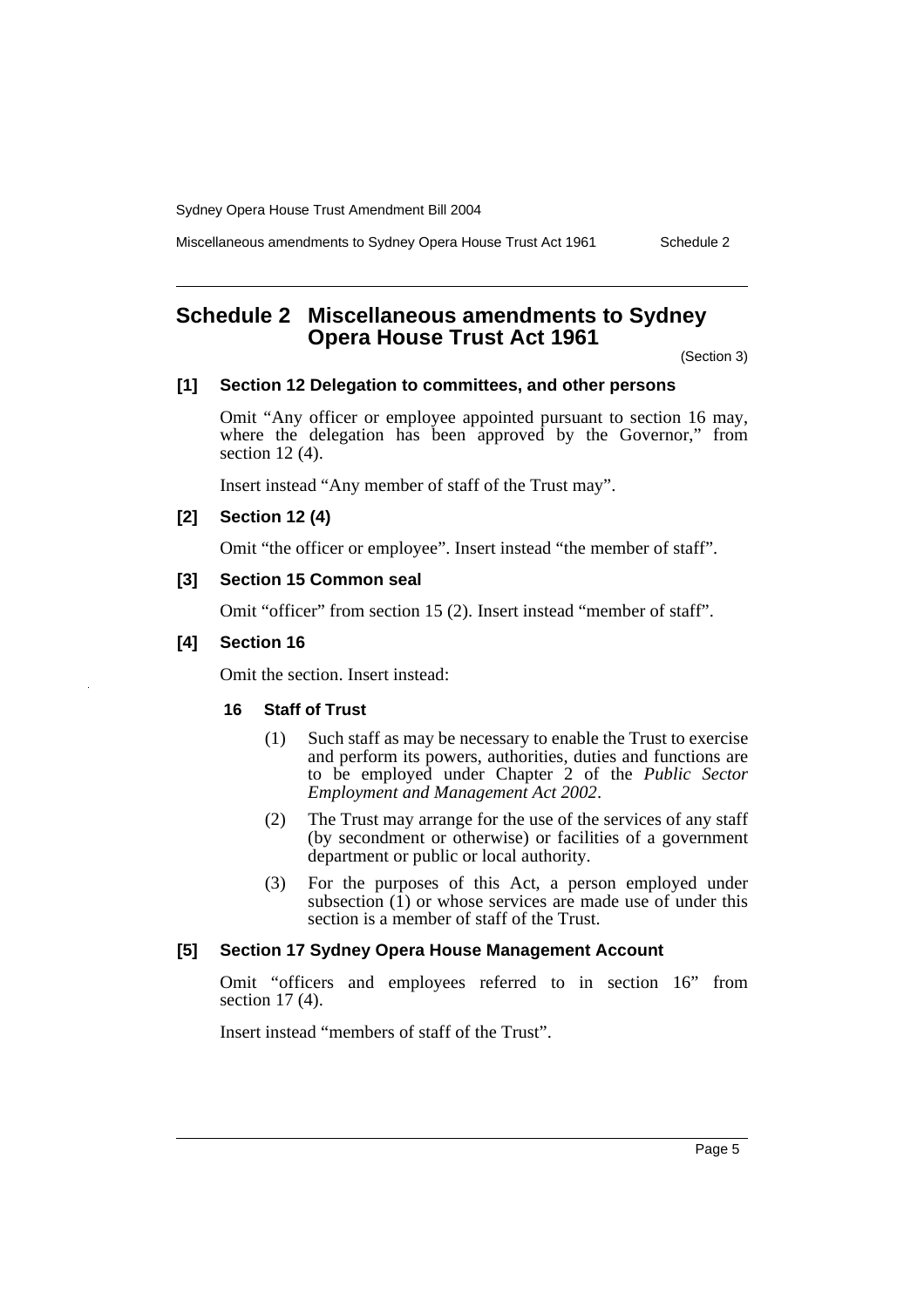Schedule 2 Miscellaneous amendments to Sydney Opera House Trust Act 1961

# **[6] Section 28 By-laws**

Omit "10 penalty units" from section 28 (2).

Insert instead "50 penalty units".

# **[7] Section 28 (2A)**

Omit the subsection.